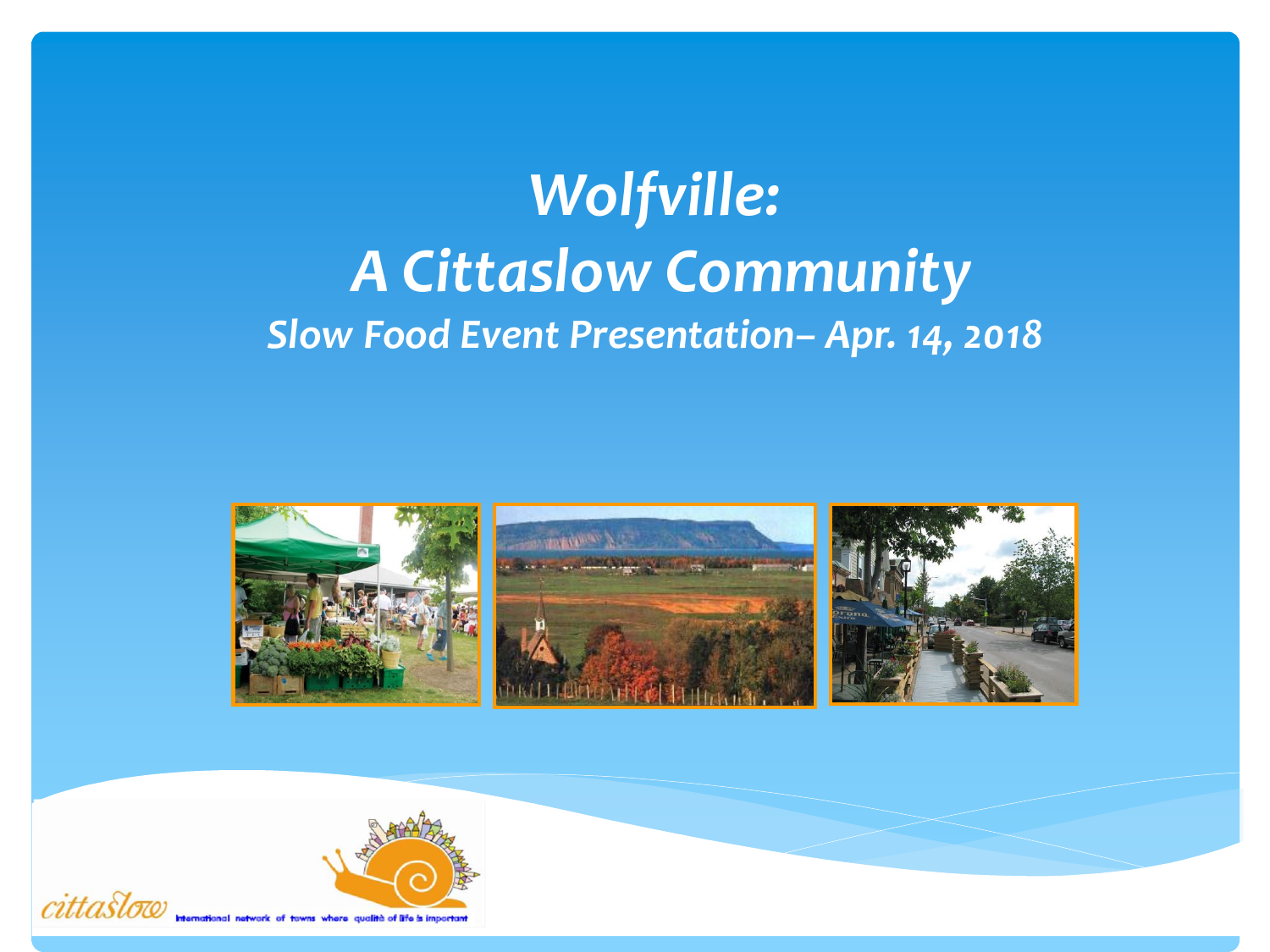## Background

\* In April 2016, Wolfville was designated as a Cittaslow Community. The culmination of a 5 year process.

 Wolfville is the 4th Canadian community and one of 241 communities that have been designated in 30 countries.



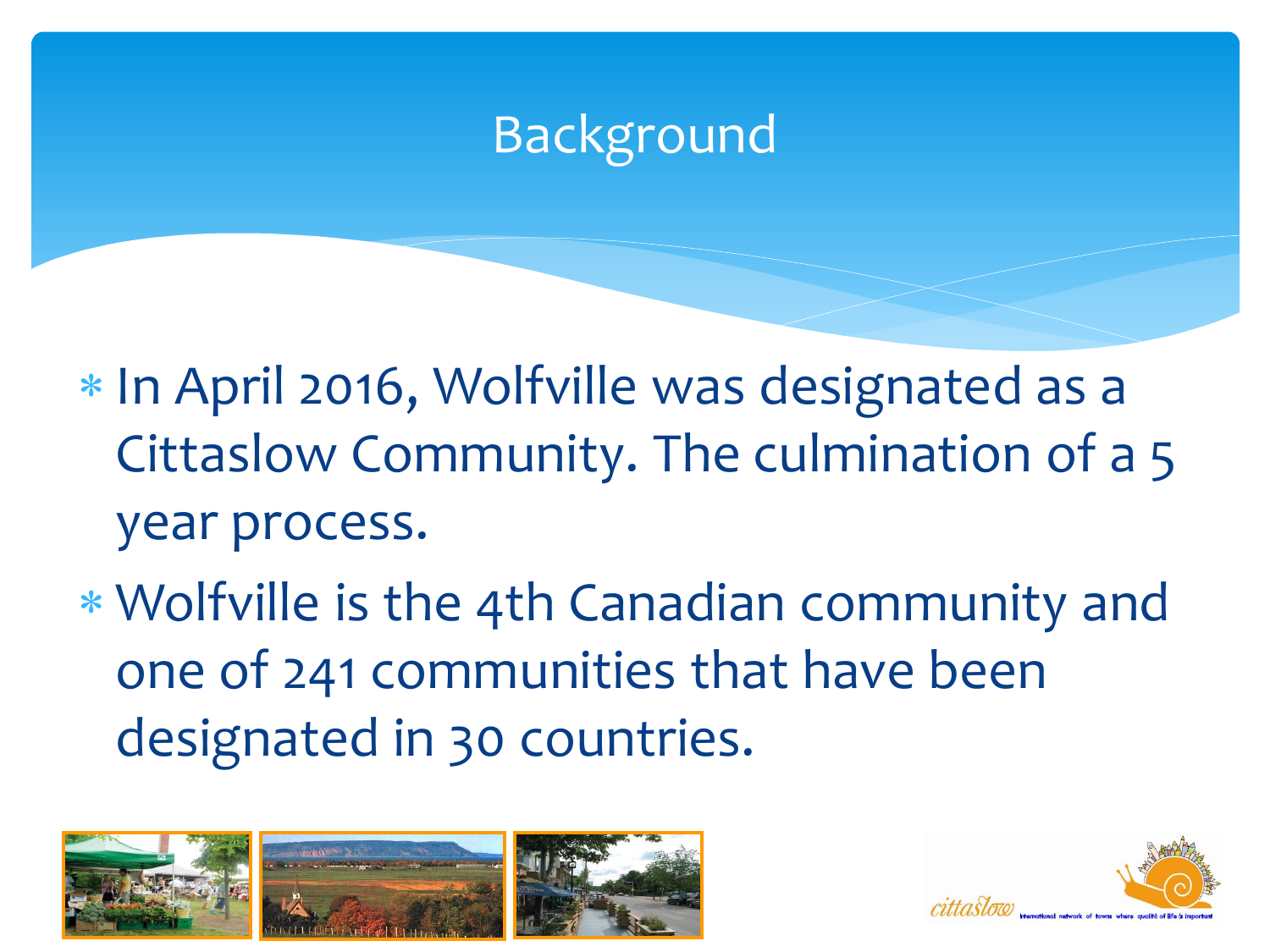### Cittaslow Manifesto

Cittaslow is an international organization that supports and recognizes towns that:

- Make the best of what the modern age has to offer while preserving the soul of their community
- Choose a "slow direction" for their future development, safeguarding their identity, culture, local know-how, ancient wisdom, and environmental and social biodiversity



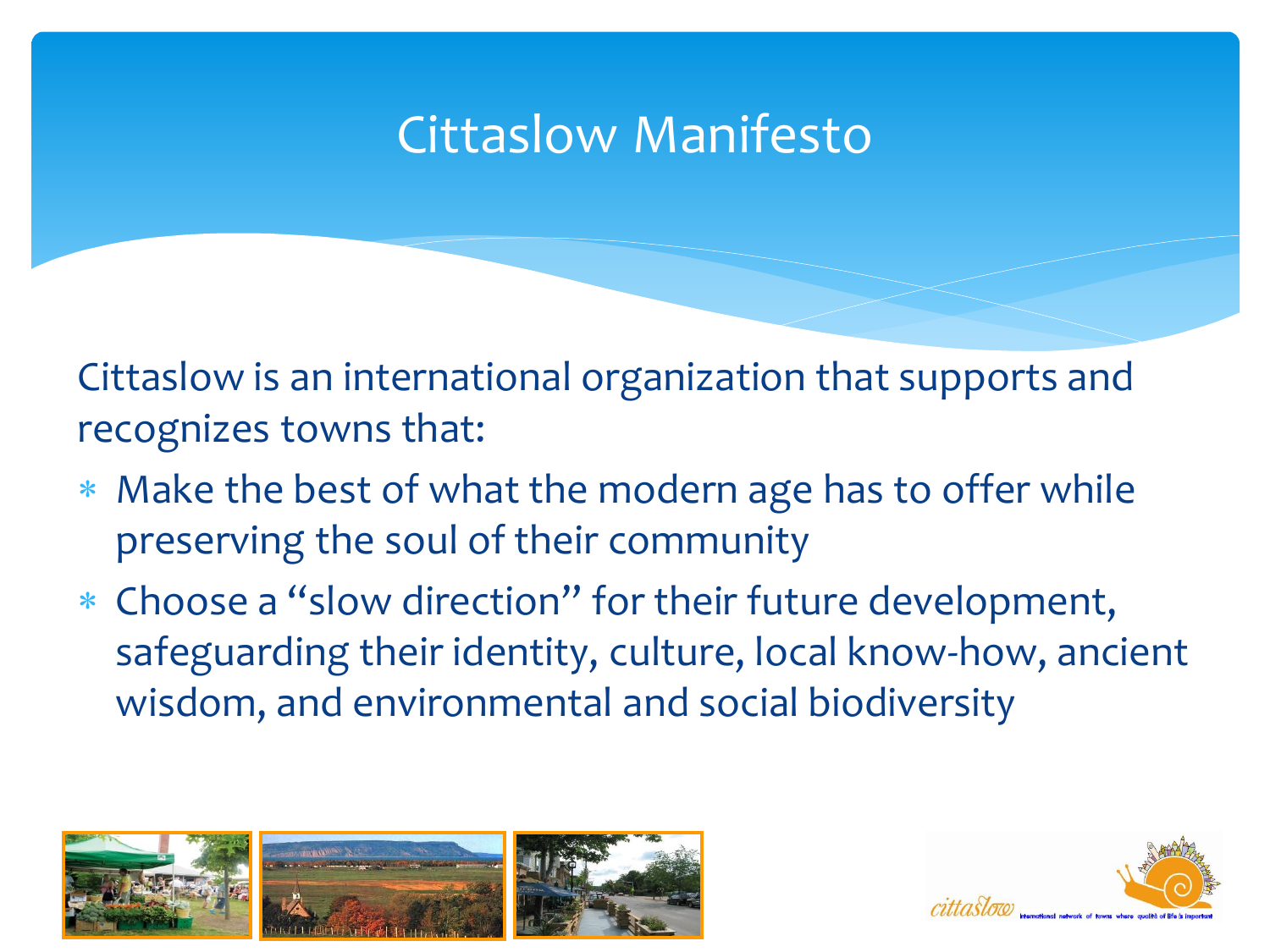#### Designation is an Honour

Designated communities must fulfill a rigorous evaluation process designed to measure a unique commitment to quality of life, sustainability and community well-being.



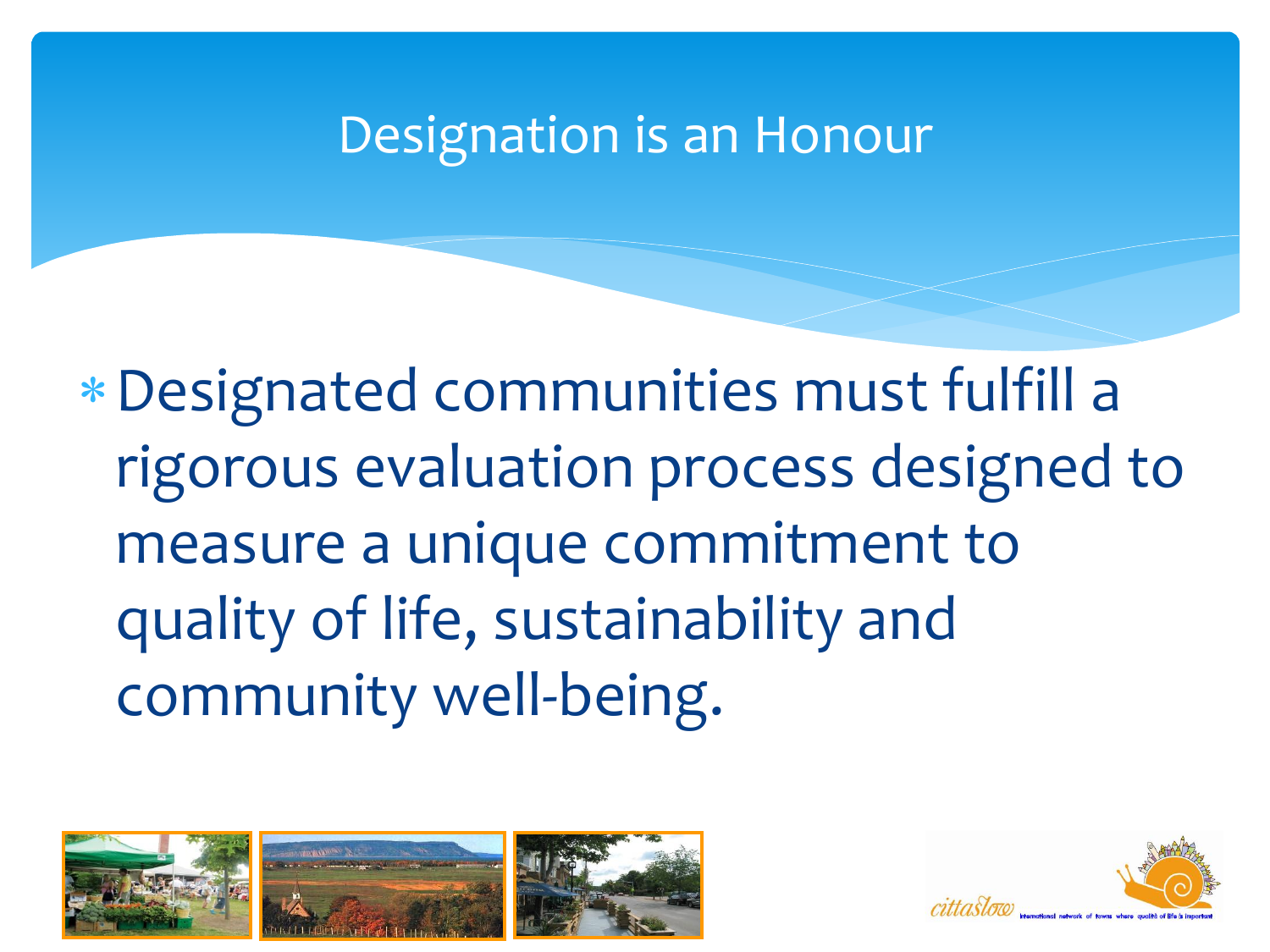### Wolfville Fulfilled the Criteria for :

- Environmental Protection and Healthy Lifestyles
- Support for Local Products, Agriculture and Artisans
- Community Engagement
- Social Justice
- Respect for Local Culture, Heritage and Traditions
- Thoughtful Development and Use of Technology for Sustainability and Community Well-Being



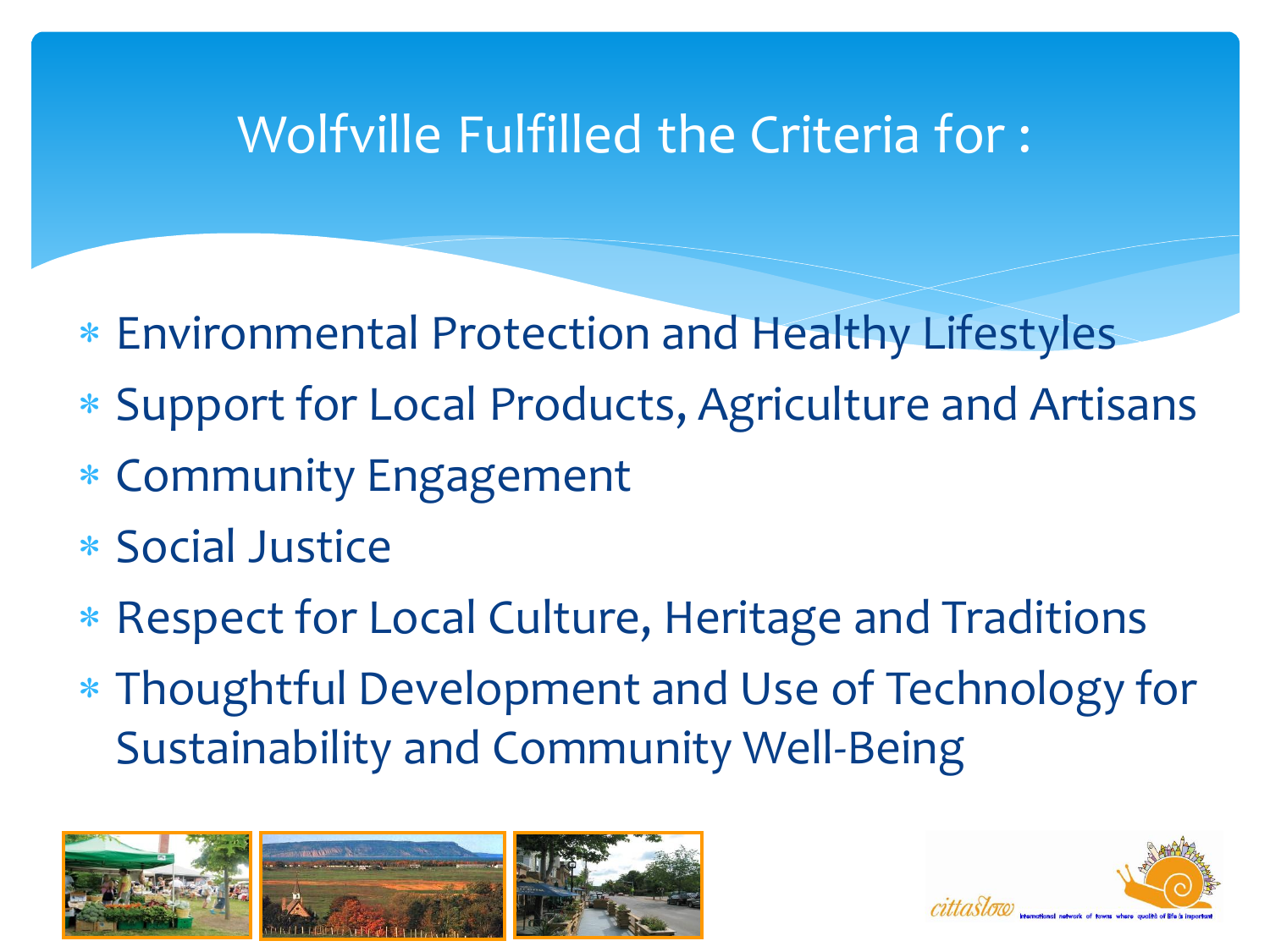### Benefits of Designation

- \* International Recognition and Exposure
- Marketing Opportunity for Tourism Sector
- Enhanced Tools for Planning and Policy Evaluation
- Access to Cittaslow Research, Resources, Best Practices
- Complements and Supports the Wolfville Brand



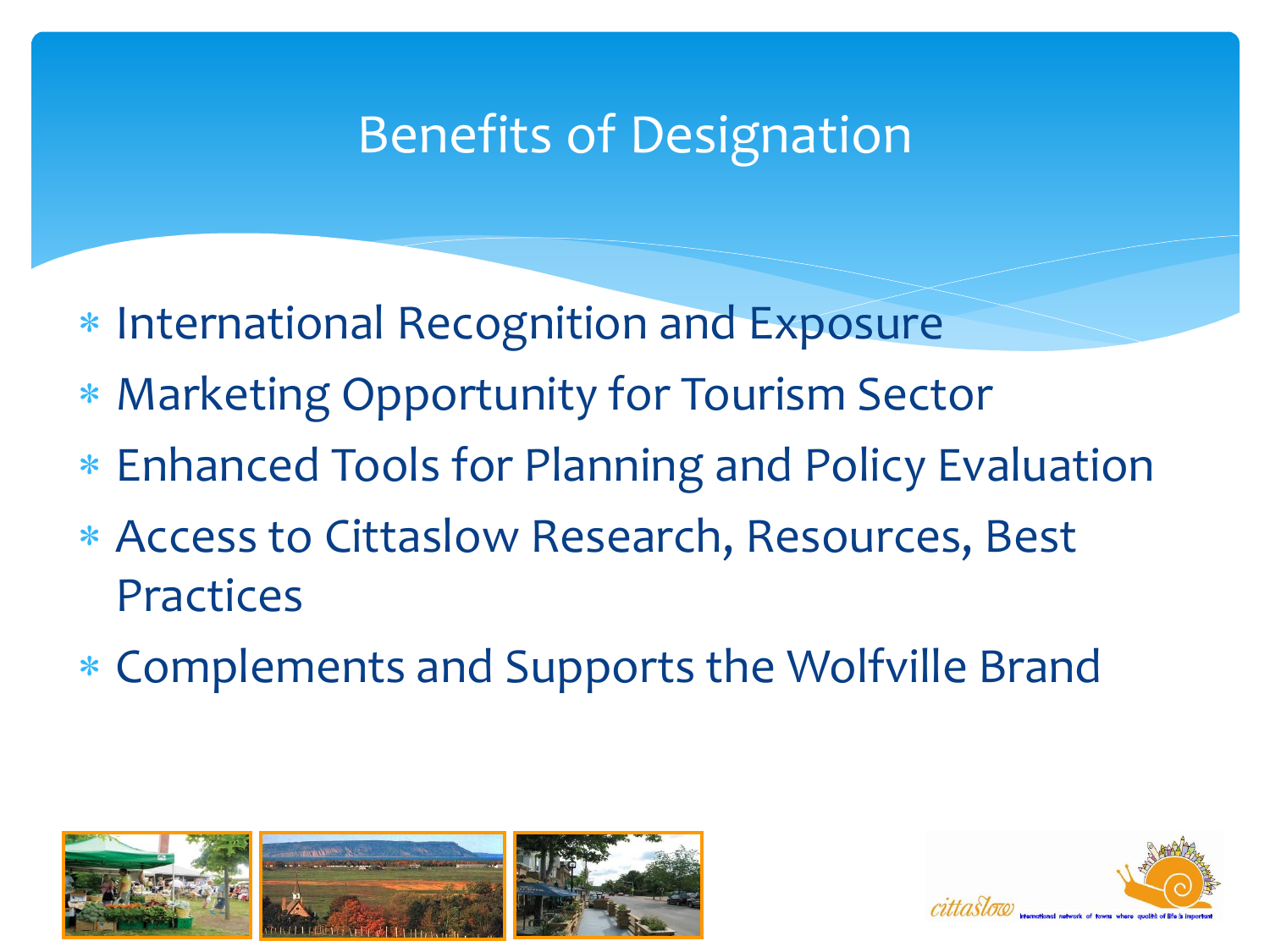## Six Priorities to be Reflected in Future Cittaslow Projects in Wolfville

- Support locally made products and agriculture
- Protect the health of the environment
- Celebrate our local culture and history
- Welcome visitors and embrace neighbours
- Develop community friendly infrastructure
- \* Integrate technologies for improved well being



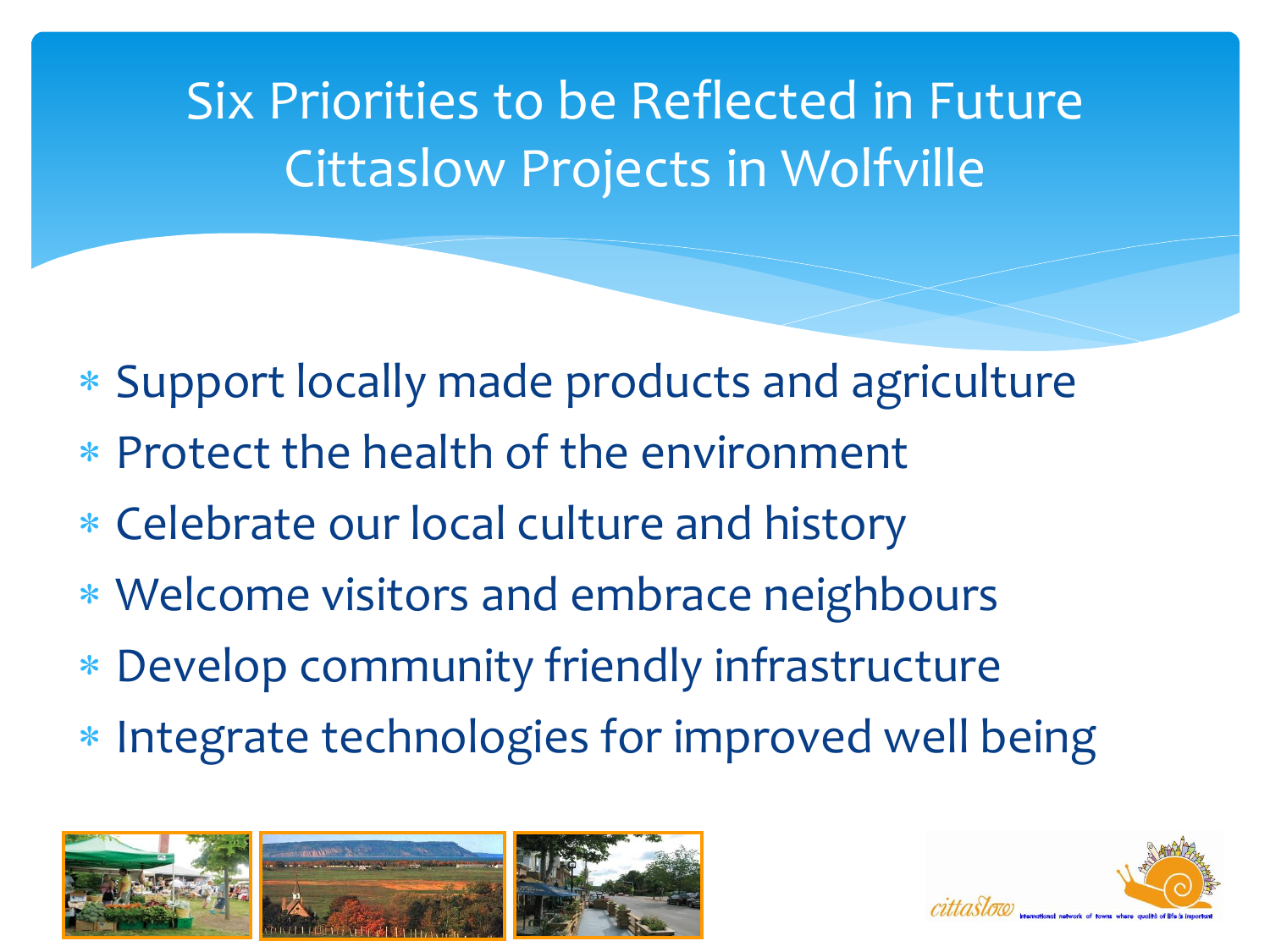#### The Wolfville Cittaslow Committee

- Build a Strong Community Committee to Pursue Cittaslow Projects in Partnership with Other Community Groups
- Participate in Wolfville Events
- Participate in Cittaslow International